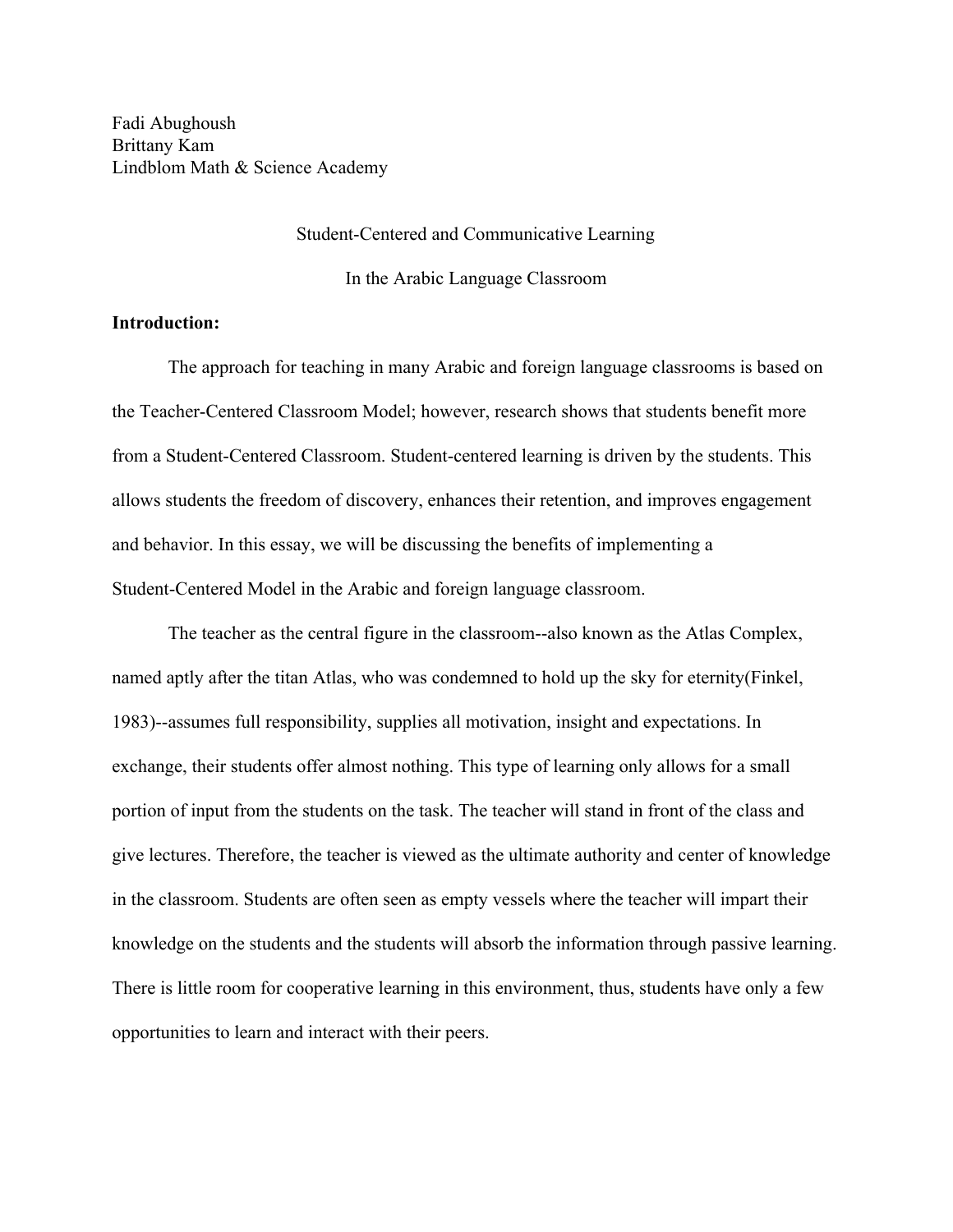In a student-centered environment, there is little need for input and output from the teacher. The students will get many opportunities to practice speaking and writing using games and other speaking activities. A student-centered classroom motivates students to do the work. The content of the material is related to the students' lives allowing for students to pull their own experiences and knowledge in developing their language proficiency. Through providing students with opportunities to connect to the material, students feel a more personal connection to their learning and take ownership for the work. Also, in the student-centered classroom, there will be no need for planning to meet the needs of different learning styles as this can be utilized through the personalization of learning.

# **Methods**

Blaine Ray, a proponent of Teaching Proficiency through Reading and Storytelling (TPRS), says the key to engaging students with the content is to bring the content into their realms of interest. In the 21st century classroom, students are continuously connected to technology. Today's learners are multi-taskers and are likely to become impatient when they are put in a situation where they are required to focus on a single prescribed topic or source. Learners are able to obtain information instantly, which can be a catalyst for learning but also contributes to a short attention span. Learners are naturally curious and if you are able to peak their interest, they will be motivated to learn. They desire instant gratification, constant stimulus, and change but are not accustomed to waiting for results. The student-centered classroom can provide this environment because students are engaged in authentic task and built around discovery and problem-solving.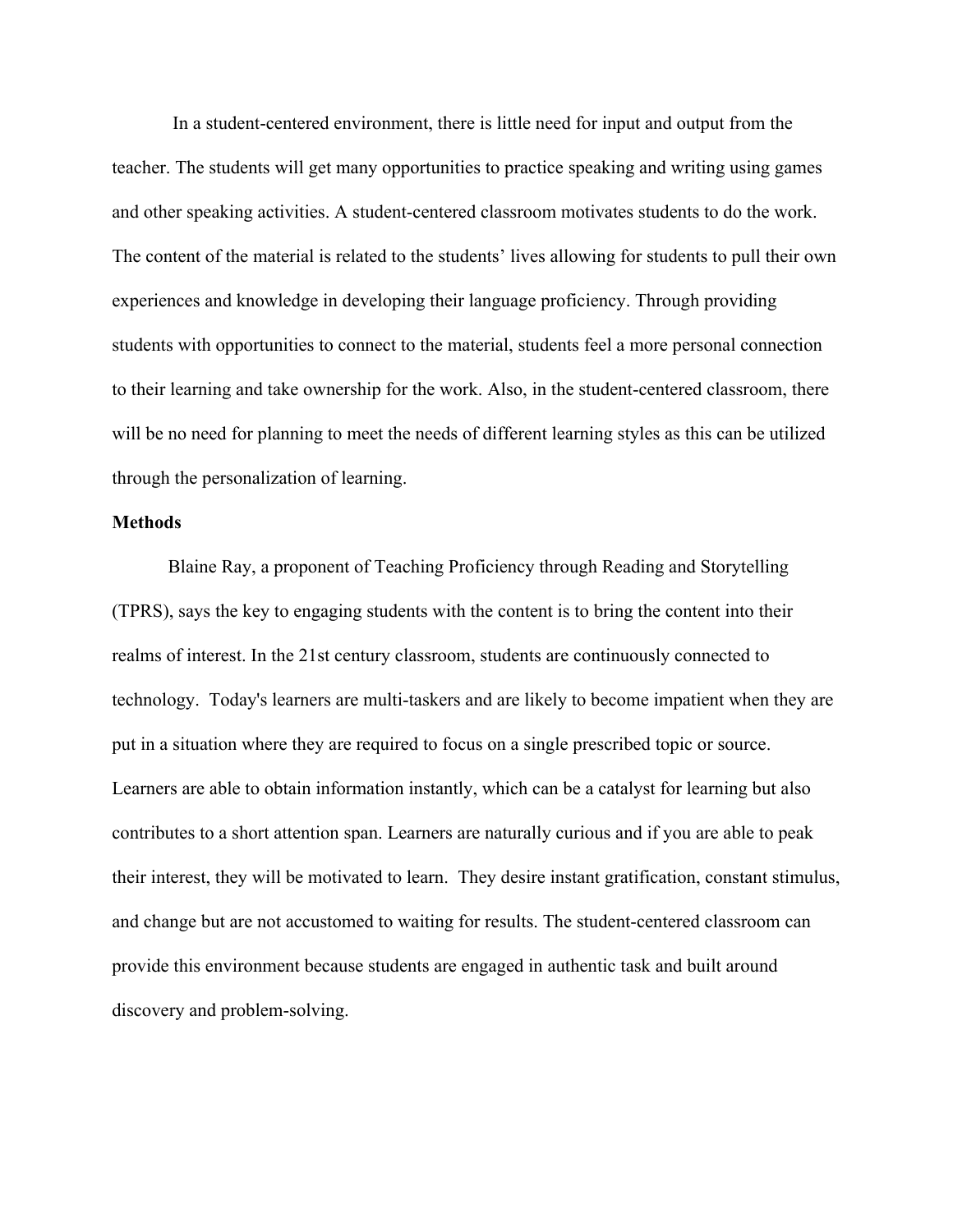Dr. Spencer Kagan, a world renowned author and keynote speaker in the field of education and psychology, developed the Kagan Cooperative Learning Approach, which lends itself well to a student-centered classroom. Language acquisition is fostered by input that is comprehensible, developmentally appropriate, redundant, and accurate (Kagan, 1995). This method encourages interaction among students by placing them into heterogeneous groups of varying skill level. In this small group setting, the students are able to both produce output and provide input at the level appropriate to negotiate meaning. Input must be comprehensible to facilitate language acquisition (Krashen, 1982).

### **Conclusion:**

It is our goal for teachers to learn how to effectively implement the Student-Centered approach in their classroom. This includes negotiating meaning, and developing strategies. We will discuss how to use these techniques effectively through sharing activities, strategies and games. Additionally, there should be built-in time for exploration of interests, facilitation of inquiry, and collaboration among peers. There should be a choice in how students meet the unit goals, objectives, and ongoing feedback as the students work towards proficiency. Teachers must foster a connection to learning as students learn to take ownership in the classroom. These methods will improve student proficiency, engagement and behavior and will motivate a number of students to go beyond the classroom and become lifelong learners.

#### **References:**

1. Finkel, D. L. and Monk, G. S. (1983), Teachers and learning groups: Dissolution of the atlas complex. New Directions for Teaching and Learning, 1983: 83–97. doi:10.1002/tl.37219831411